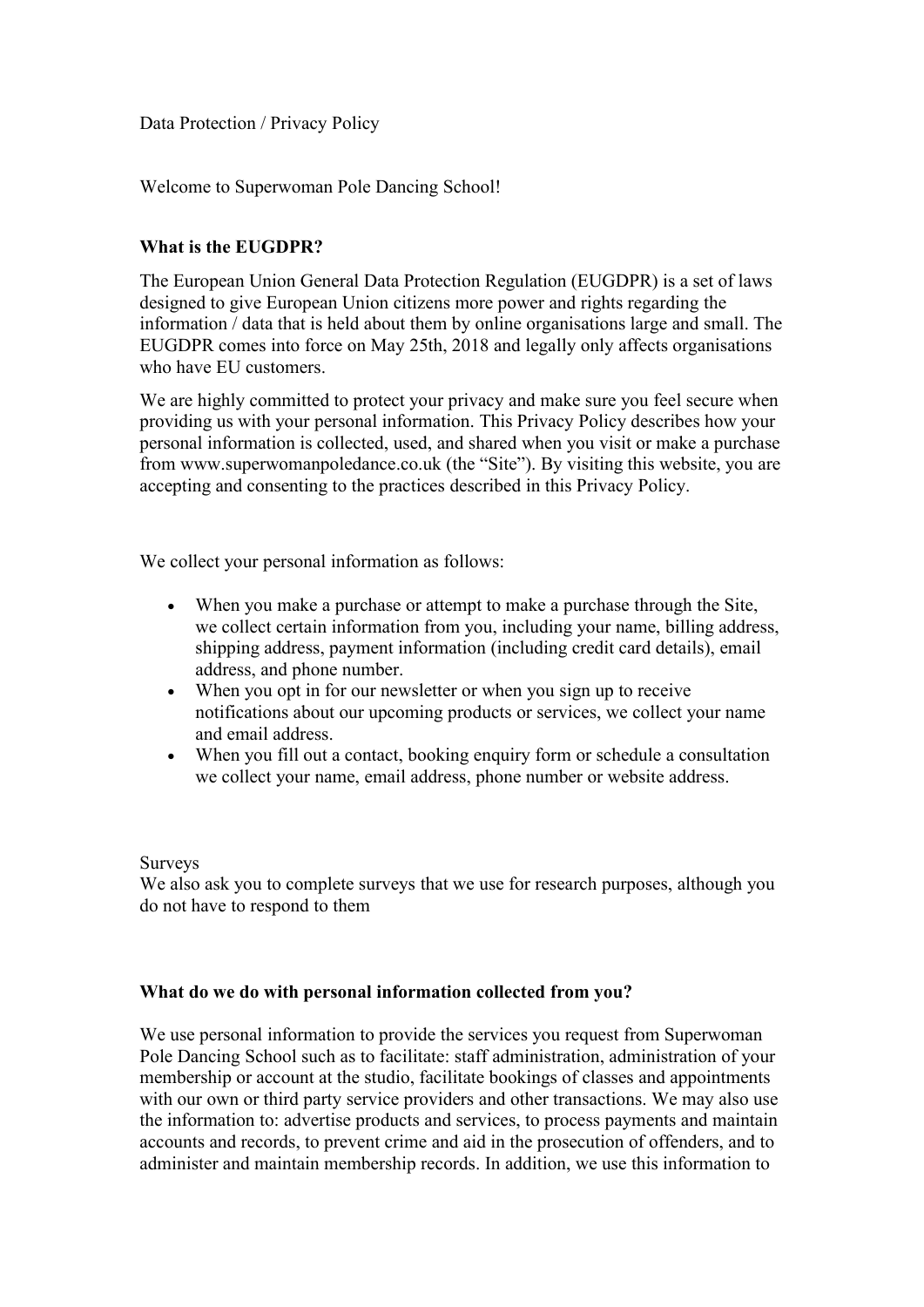improve our platform, prevent or detect fraud or abuses of our website and enable third parties to carry out technical, logistical or other functions on our behalf.

### **Sharing Your personal information:**

We share your Personal Information with third parties to help us use your Personal Information, as described above.

We use Wix to power our online store in order to sell our products or services. You can read more about howWix uses your Personal Information here: https://www.wix.com/about/privacy

We use Smoothbook to manage our online store in order to sell our products or services. You can read more about how Smoothbook uses your Personal Information here: https://www.smoothbook.co/smoothbook-and-the-eugdpr/

We use Stripe to process your payments online. All transactions are secure and encrypted, and we never store your credit card information. You can read more about how Stripe uses your Personal Information: <https://stripe.com/gb/privacy>

Our site may include links to other websites. We do not provide any personally identifiable customer information to these advertisers or third-party websites.

### **Your rights**

If you are a European resident, you have the right to access personal information we hold about you and to ask that your personal information be corrected, updated, or deleted. If you would like to exercise this right, please contact us through the contact information below.

### **Protection and security**

The security of the personal information that you provide is very important to us. In order to prevent unauthorised access or disclosure, we have put in place suitable physical, electronic and managerial procedures to safeguard and secure the information we collect from you. While we do our best to protect your personal information, we cannot be responsible for information that you choose to publicly disclose and you should always keep in mind the risks of transmitting your personal data over the Internet.

### **Data retention**

When you place an order through the Site, we will maintain your Order Information for our records unless and until you ask us to delete this information.